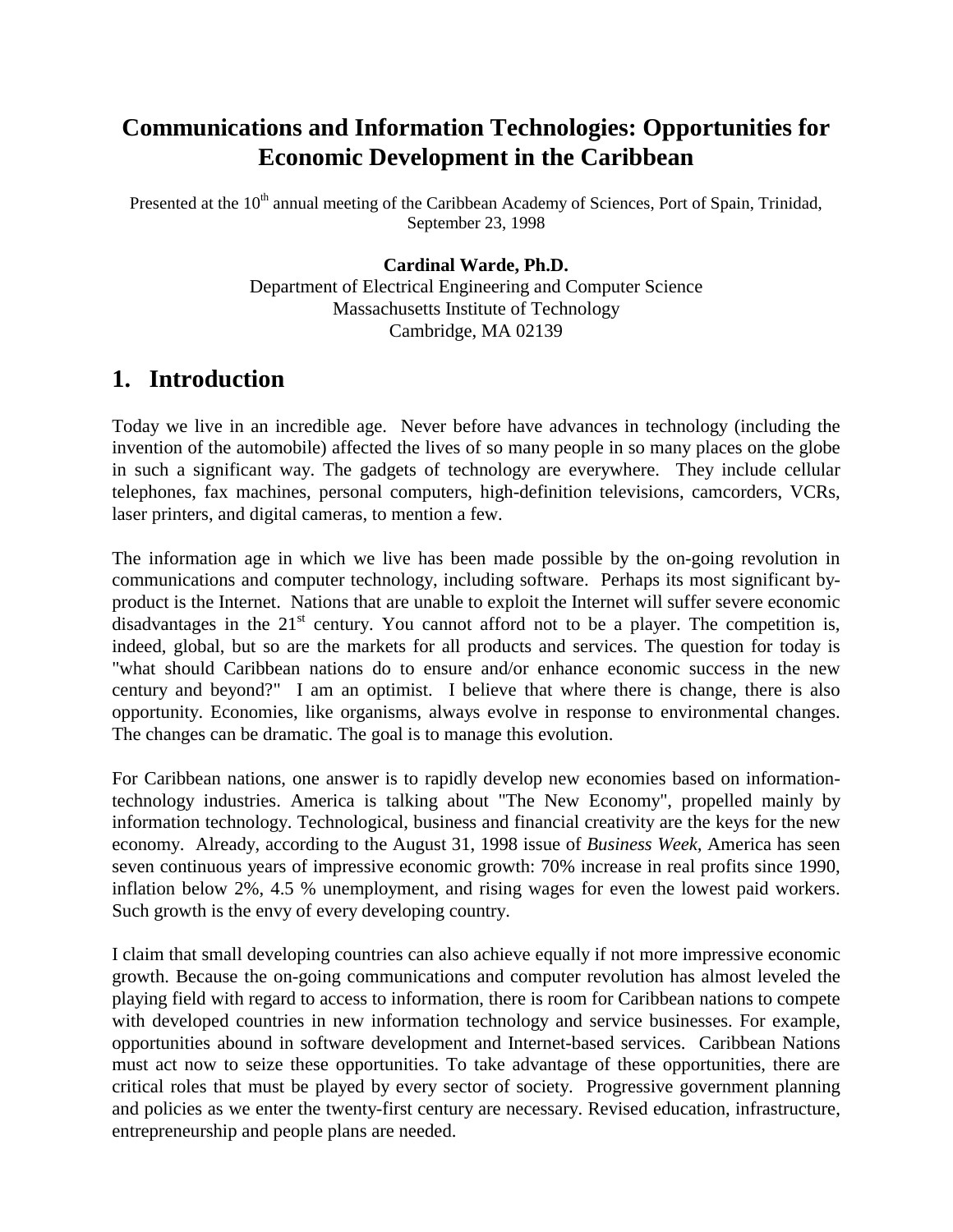## **2. Technology Trends and Opportunities**

The expected technology progress at the beginning of the  $21<sup>st</sup>$  century will be even more impressive than that experienced at the beginning of the current century. This past revolution arose form a series of breakthrough innovations that included the telephone and the automobile and it dramatically altered the way people lived. The  $21<sup>st</sup>$  century is expected to be the century of biology. Medicine is already being transformed with new genetically engineered drugs and noninvasive surgical procedures. For example, today we can slip new genes into plants and animals and create new drugs. In agriculture, we can now create pest-resistant crops and engineer desired flavors into fruits and vegetables.

In the physical sciences, continued advances in molecular engineering are expected to result in new, highly-specialized materials for all sorts of uses. Nanotechnology promises miniature robots that could crawl around in our arteries, remove clogs and perform surgery. Advanced video and mobile communication systems (e.g., display glasses and cellular phones with e-mail and Web browsing capability from anywhere on the earth) and will revolutionize information-technology and entertainment industries.

 With regard to commerce, Internet-based business transactions (e-commerce) will create new and revolutionize old industries. E-commerce could be 5% of global business 10 years from now. In the truly global markets of the future, we will be able to buy and sell goods almost anywhere on the globe with just a few keystrokes.

In the corporate arena, the corporation of the future will have minimal inventory. Just-in-tme manufacturing and contract manufacturing will be the trend. That is, companies will subcontract their manufacturing to other companies that specialize in large-scale product manufacture through the use of reconfigurable assembly lines.

We will also see increased financial efficiency and increased productivity arising form creative ways of processing data, bundling loans and packaging securities. On the down side, new technologies stimulating rapid economic growth in one region of the world can add to the volatility that we see in today's world economies. Crises such as the one plaguing the Pacific Rim today and that are now beginning to hit South America will be with us from time to time in the next century. World leaders and organizations will need to reengineer the current global economic system to build in more stability. Thus, recessions will continue to be a part of the future of world economies, but overall growth can be strong for those nations who take steps now to remain or become economically competitive.

## **3. What Caribbean Nations Should Do**

A twenty-first-century economic development plan for Caribbean nations (whether or not they are lacking substantial natural resources) should embrace at least five components: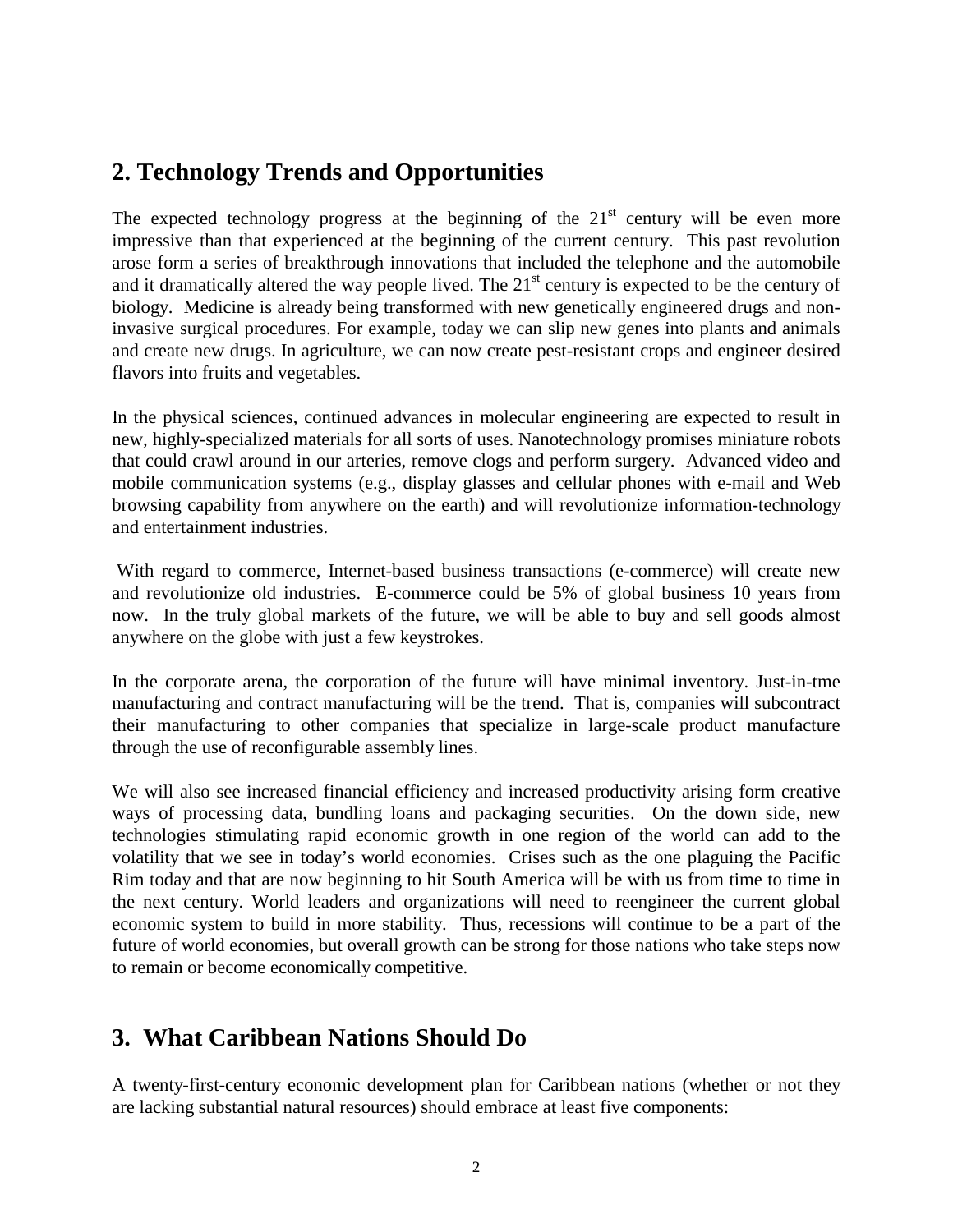- (1) progressive government policies and procedures,
- (2) a proactive and relevant education plan,
- (3) an aggressive infrastructure development plan,
- (4) a vibrant entrepreneurship plan, and
- (5) an exciting people plan.

#### **3.1 Government Planning, Policies and Procedures**

Government planning and policy is key. Everyone agrees with the solution! Effective leadership from the top that is party blind and color blind is essential. Governments must set goal-oriented plans and policies that are clear and unambiguous. We must sustain innovation and the environment. Simultaneously, we must educate the work force, stimulate entrepreneurship, establish progressive policies and procedures, and secure the resources to vigorously implement the development plan.

The leadership from the top must enable, not disable economic development, and it must continually examine the consequences of its actions from this perspective. Progressive laws and regulations that facilitate the achievement of the overall goal must be established. Old antiprogressive laws that are residues of colonial times must be repealed and replaced by new, forward-looking ones.

We must reduce the red tape, stop the nepotism, set up planning and decision-making committees rather than dictatorships, and treat every citizen fairly and equally with regard to the utilization and allocation of government resources. The members of such planning and decision-making committees should be chosen with input from all the major parties. These commissions would establish progressive policies that belong to no single party because they belong to all parties. Then we need to bind future governments to the programs and policies established by the commissions. The people (both at home and abroad) must believe in the dream, and must be made to feel a part of the dream.

Government must assist by removing impediments to entrepreneurship and economic development. It should, for example, take bold and creative steps to make capital more accessible to entrepreneurs that have good ideas and sound business plans. It must set up the infrastructure, catalyze the economic engine by exciting the people, and then manage the process (mostly from the background) as the people develop their country. I realize, as I am sure you do, that such a paradigm shift is unnatural for most governments. Insecure or self-interested leaders will not find such a plan attractive. It requires the government to make long-term investments and give up some control.

At the same time, the government must be the watchdog for the common good. This is primarily a regulatory role. It must not allow eager entrepreneurs to destroy our beautiful beaches, deforest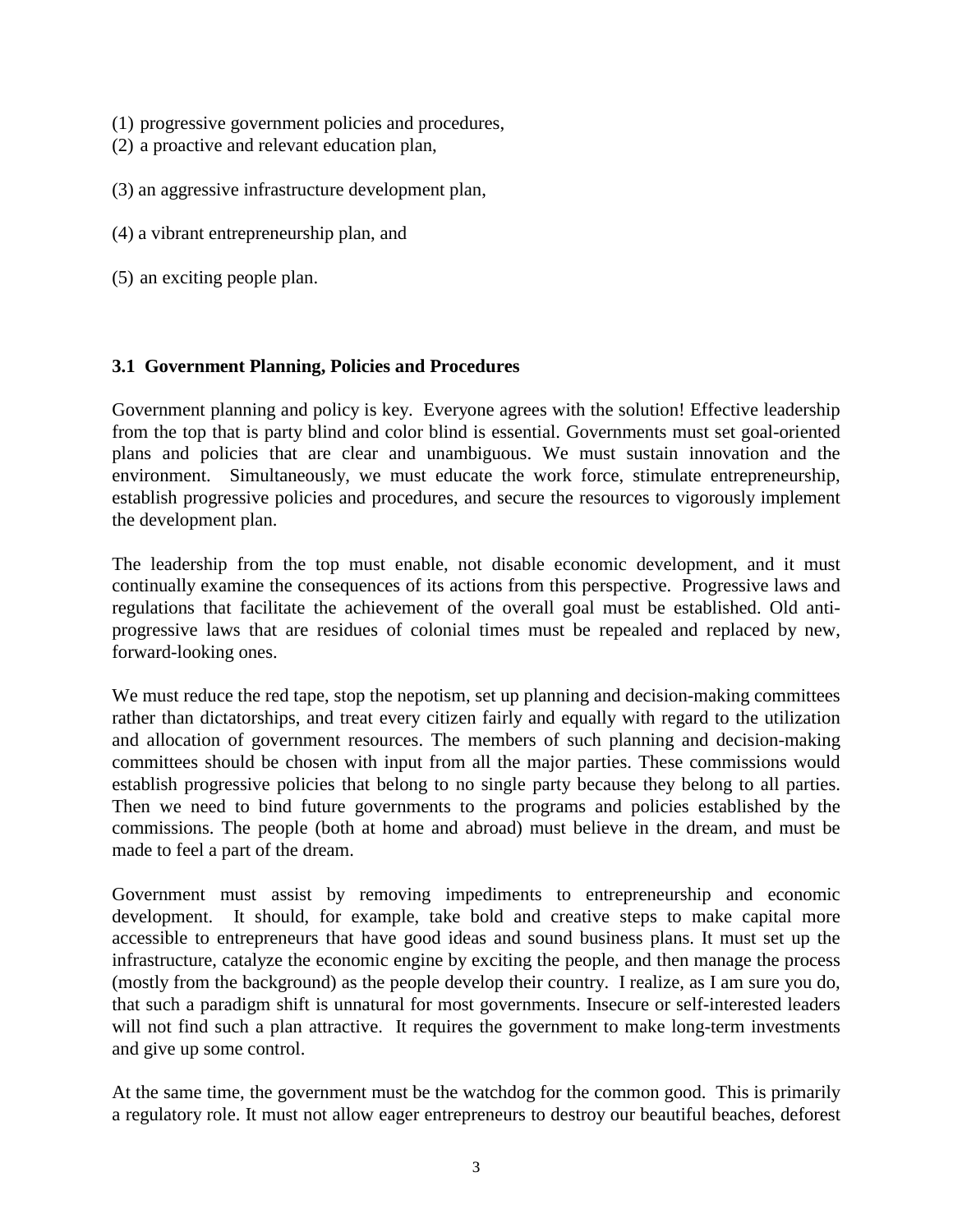our lands, eliminate our unique or endangered species of wild life, pollute the air or the drinking water, or dump hazardous waste in our backyards, streams, rivers and coastal waters.

Economic development will only take place in the context of a sound environmental policy. For what good is strong economy if we poison ourselves in the process? Obviously, an economy without a progressive environmental policy would be doomed to failure in the long run, as it would expend so much on health care and lose so much in productivity that it would eventually become non-competitive in the global marketplace.

Government itself must also embrace information technology to make its business more efficient. Long waits for permits are unacceptable, demoralizing and a disincentive to entrepreneurship. The mentality of government workers must change. Those that do not understand or refuse to subscribe to the goals of the new economic system should be moved to routine, noncreative and non-influential positions. Young people with computer skills should be hired to automate government systems and bring the processes of the government into the 21st century.

The execution of the economic development plan must be disciplined and focused. We must get "policy" in, and get "politics" out. Both a short-term plan and a long-term plan are needed. With regard to business development, the short-term plan could focus on:

- (1) enhancing existing service industries and product manufacture,
- (2) expanding current market share in key industries and services, and
- (3) initiating research and development of new products and services that could be produced in the next five years and beyond.

Industries such as financial services, information services, Internet-based businesses, software, biotechnology for the development of new medicines and drugs (perhaps in collaboration with first-world companies), processed foods from indigenous crops, cosmetics and perfumes, fish farming and canning, computer assembly and repair, and automobile assembly should be targeted for development. At the same time we should continue to mechanize farming with the use of technology, expand the exportation of music and art, add value to our commodities by making finished products out of our natural resources, and continue to invest in tourism with the help of advances in technology.

The long-term plan could focus on building industries in the above areas while continuing a modest level of research (joint between industry and the university) that is focused on new product development and on existing product improvement. Some Caribbean nations already have initiatives in a few of these areas, but we must do more and do better.

Caribbean nations should continue to encourage foreign investment, but must be careful not to be totally exploited in the process. We must encourage talented entrepreneurially-oriented natives living abroad, especially those with science and engineering skills, to return home and set up companies. And why not give them the same tax havens and incentives that we give foreign corporations that often leave our shores after the perks expire? Many expatriates want to help, but are frustrated by the systems and infrastructure at home. Those that are not entrepreneurially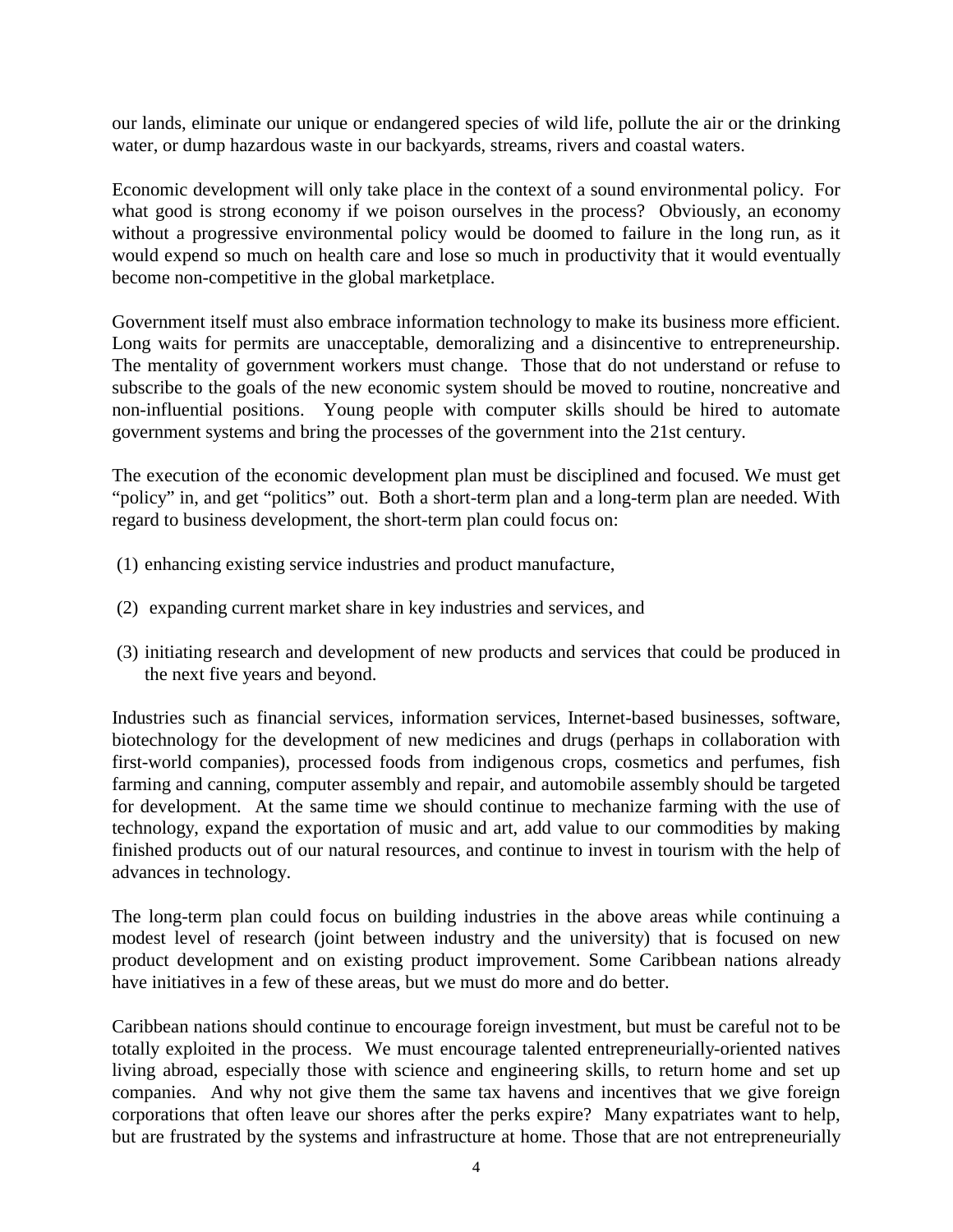oriented can also help. The government can use them as advisors, for second or third opinions on proposals and contracts being contemplated, and as committee members. Many will offer this kind of assistance without compensation beyond an airline ticket.

Finally, government must set up a judicial system that earns the respect of the people. This means that it must be fair, firm, friendly and fast. The people must use the system, not violence, to solve their problems. Economic development will not thrive in the midst of lawlessness or domestic unrest. In short, the business of government should be business!

### **3.2 Education Plan**

An educated workforce is critical to the success of the new economic development plan. The Region urgently needs education reform. We should begin with the primary schools. We must set some new long-term education goals. For example:

- (1) everyone born after today must be literate by age eight,
- (2) all children now under age ten must get a high school education,
- (3) all elementary and high school students must be taught (in addition to the basics) the fundamentals of economics, business management, finance, and entrepreneurship,
- (4) all children over age ten must be able to type,
- (5) computer literacy is mandatory for all children to graduate primary school after 2002,
- (6) all students born in the 21st century must have access to a university education, and
- (7) teacher training, wherever necessary, will always be a high priority.

This would mean that we would have to place computers in all primary and secondary schools since most students do not have computers and Web access at home. Then and only then would this generation of youngsters be able to access and use the Internet and the World Wide Web as communication and information resources on which to build future businesses.

The university must also reinvent itself with a focus on economic relevance. Roughly eighty percent of university research should be driven by the economic needs of the Region. This is not to say the university should abandon all theoretical research. In fact, theoretical research that can be shown to have a clear link to future product or service development should be encouraged. Technology transfer from university to industry and from industry to university should be more strongly encouraged and rewarded. We must upgrade university facilities and start technology business incubators within the university. Further, the university must help business to sustain their competitive advantage through research.

To assist those in the workforce who need continuing education, as well as the aspiring late bloomers, distance learning courses offered by the universities and community colleges should be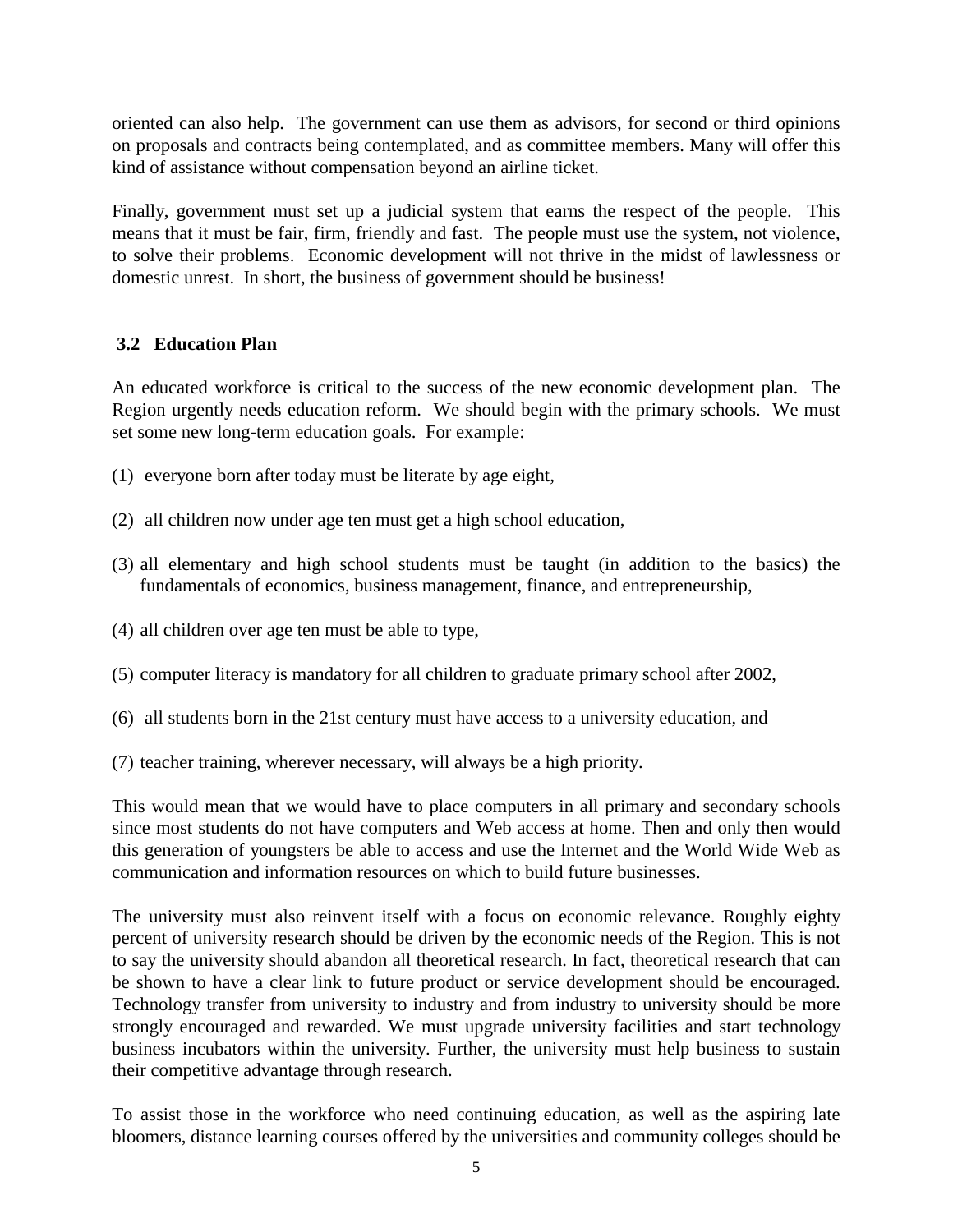expanded. Information technology should be used to enhance the learning process in the classroom (both real and virtual) just as it should be used in the government and corporate sectors to enhance productivity.

Today, there is a worldwide hunt for experts in software engineering. It is estimated that the current market for software services and products is US\$ 300B. Even with typical starting annual salaries of US\$ 70,000, a 13% growth rate, and lucrative stock and bonus offerings, the industry is still not attracting trained software experts fast enough to meet the demand. This is in part because the work is considered to be tedious and boring by many. Microsoft invites Europeans in 11 countries to free training programs. According to *Business Week* magazine, some 3,000 Europeans have already gone through the program. Caribbean natives may never be offered these opportunities, but the point is clear. There is a unique opportunity for Third-World people to tap into high-tech software jobs that are being avoided by the more affluent workers in developed countries. And technology has made it unnecessary for Third-World natives to travel to these jobs. The work can be done right here in the Region. Software is completely portable if the communications infrastructure is in place. The user cannot tell the difference between Caribbean software and US software. It has no color, no religion, and no creed. Like music, it is universal.

For Caribbean islands, which typically have limited natural resources, a near-term software development and training focus makes sense today. Schools and universities should be training students on how to generate and use software for all kinds of applications. There is no reason why the next "Bill Gates" could not come from St Catherine in Jamaica, St. Lucy in Barbados, Cali in Columbia, or Tunapuna in Trinidad. Some governments have already started down this road, but they must accelerate the pace and maintain the momentum if they are going to be successful participants in the "new economy".

### **3.3 Infrastructure Development Plan**

The infrastructure development plan is quite straightforward. To stimulate economic development, governments must either invest in, or stimulate the private sector to invest in the development of:

- (a) modern, low-cost telecommunications systems (especially telephone and the Internet),
- (b) modern and efficient transportation systems (roads, rail, harbors, airports),
- (c) efficient, affordable and plentiful utilities (electricity, gas, oil),
- (d) affordable and accessible health care systems,
- (e) well-equipped universities, community colleges, trade schools, high schools and elementary schools,
- (f) an excellent intellectual property system,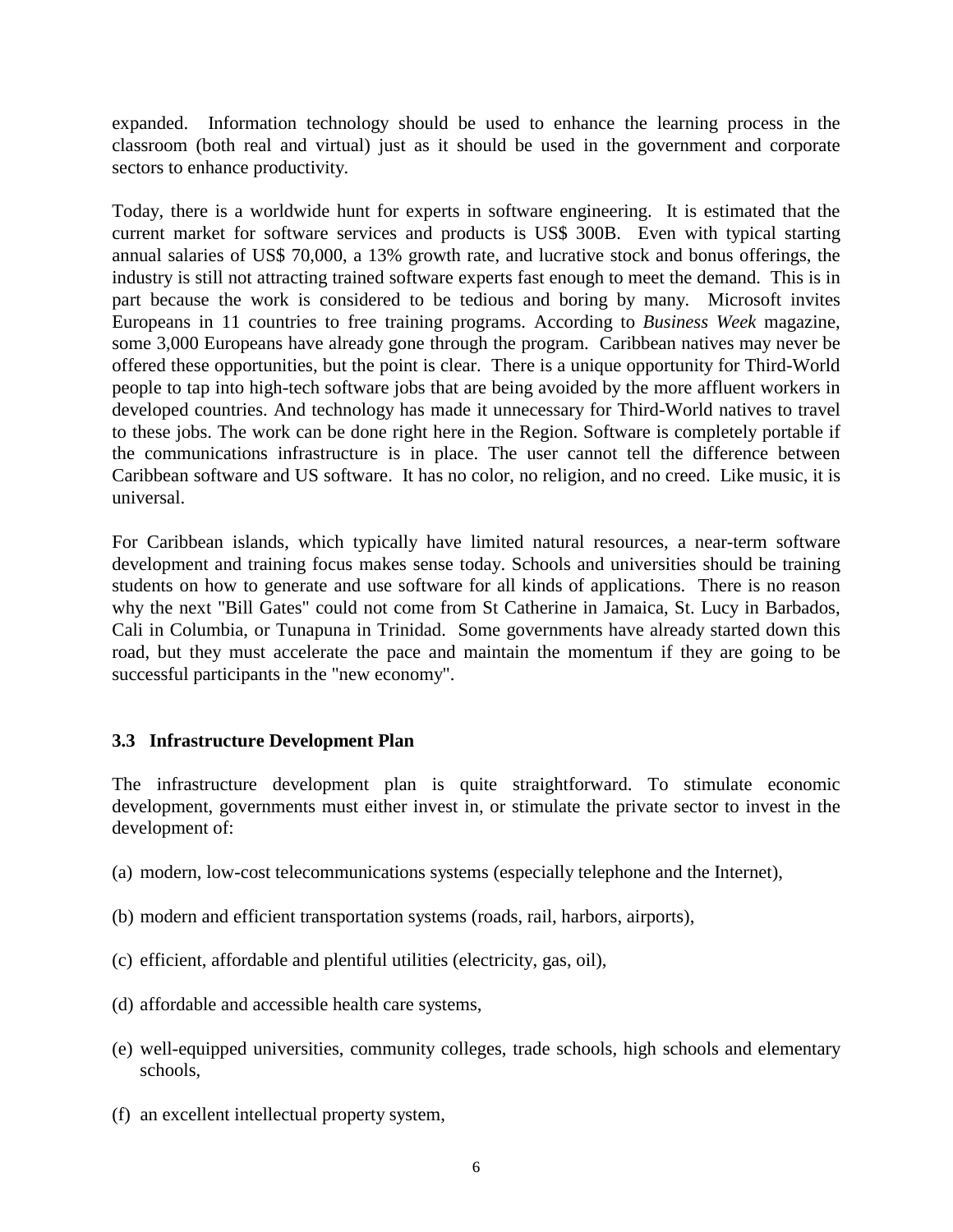- (g) effective banking and other financial services, and
- (h) a vibrant stock exchange in which both the rich and the poor can participate.

Unfortunately, today, we see many Caribbean nations with their utilities monopolized by foreign interests. The costs of these utilities are too high and are an impediment to the economic development of the Region. How can the Region compete economically on a global basis if the cost of a telephone call or Internet access is up to five times higher than in the US? These monopolies must be broken. Else the Region's growth will not reach its full potential.

Collaborating with others in the Region, and bundling telecommunications and energy systems into single units for bid, is one long-term approach to be considered. However, advances in technology have a way of breaking monopolies in ways that no government regulation, legislation or national takeover can. For example, in some parts of the Region, it may be possible through deregulation for the cellular telephone industry to create enough competition within the local telephone market that the existing monopolies would have no choice but to reduce local rates. This option should be explored. The anticipated advances in Internet phone technology also offer much hope.

#### **3.4 Entrepreneurship Plan**

To accelerate economic development in the Caribbean in the twenty-first century, we need a paradigm shift. We must switch to an entrepreneurial culture. There are many things that we can do. Here are a few examples:

- (a) make mandatory the teaching of the fundamentals of economics, business management, finance and entrepreneurship to all elementary and high school students,
- (b) Government should set up small business technology development plans that provide equitybased seed capital for new and developing business with sound business plans,
- (c) Government should act to make all kinds of investment capital more accessible to start-up businesses,
- (d) financial institutions and entrepreneurs should work together to develop a venture capital base,
- (e) businesses should use information technology to make themselves more competitive on a global scale, and
- (f) entrepreneurs should organize themselves into societies and associations so they can share information, help each other, and influence legislation.

Why reinvent the wheel? The Japanese borrowed basic research results from western developed countries for ages, and used it as the base upon which to improve, develop and manufacture consumer products and other engineered goods. Many of these goods were then sold back to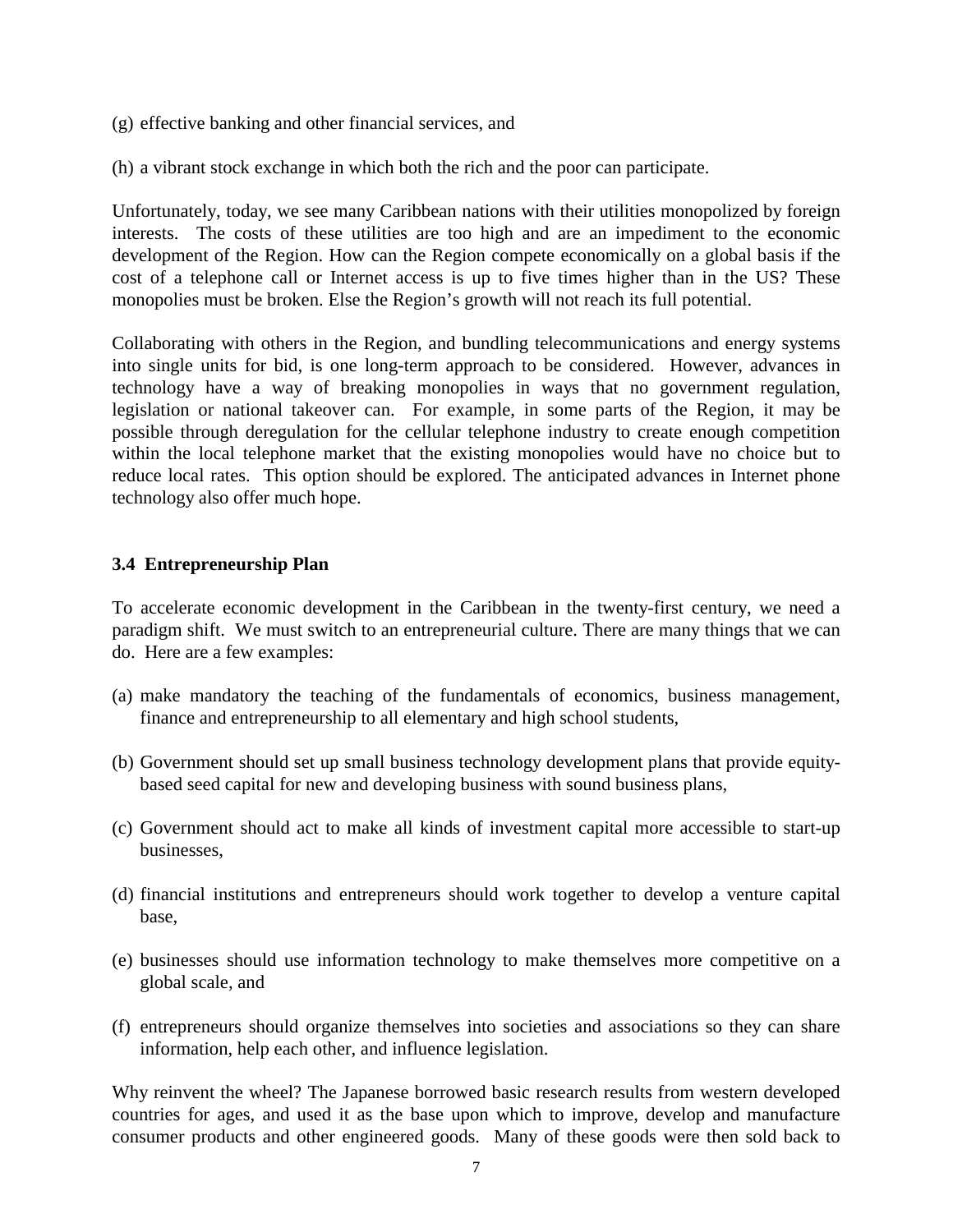those same countries from which the basic research came. Caribbean nations can do the same. We can learn basic software skills from the US, and then outperform the US as a source of highquality, inexpensive software, both customized and generic. Why not do as the Netherlands has done and implement a version of the successful US Small Business Innovation Research (SBIR) Program? In Phase I of the US program, contracts of up to US\$ 100,000 are awarded to small companies (less than 500 employees) on a competitive basis to establish the feasibility of development of high-tech commercial products or services. Those companies that successfully complete the Phase I objectives are invited to apply for Phase II funding of up to \$750,000 for the development of premanufacturing prototypes. Many of the successful Phase II winners form alliances with larger companies, and in some cases these larger companies cost share in or add to level of the Phase II award from the government. This program has created lots of new industries and consequently, lots of new jobs.

A possible Caribbean version of this could be a Small Business Technology Development (SBTD) Program. In one scenario, I can see the government very heavily advertising the availability of seed capital and soliciting business plans for the development of new products and services or to upgrade the quality of existing products and services. Plans involving joint product or service development between industry and universities would be encouraged. The plans would be evaluated based on their technical merit, the competence of the management team, the size of the potential market, the realism of the proposed market share, the global competitiveness of the business, and a general overall ranking of the probability of success of the venture. The evaluations would be carried out by a committee of experts in the above-mentioned areas. There would be no nepotism and no special-interest advantages in the selection process. Committee members with conflicts of interest would excuse themselves from the evaluation process.

The first phase of the Caribbean SBTD program would be a feasibility phase where the technical feasibility of the product or service is established. If the Phase I program is successful, successful Phase I awardees would be invited to update their business plans and resubmit them for possible Phase II funding. The government would take a small equity stake in the companies that are awarded Phase II funds. If these companies go on to be highly successful, the government would eventually sell its equity back to the founders or other interested investors, and plough back the proceeds realized from the sale into the basic pool of SBTD funds. In this way the pool could actually grow after about ten years. Thus, in a well-managed program, I could see the taxpayers being repaid their initial investment into the program, for a truly selfsustaining program.

To be successful, such a SBTD program must be part of the national entrepreneurship culture. The people and the politicians must always be talking about the program and the culture. The program must continually be refined as the economy evolves so it remains efficient and effective.

#### **3.5 People Plan**

The government must motivate the people in the same way effective leadership does in the corporate sector. The people, on the other hand, must practice discipline, diligence, a shared sense of responsibility for self, and a code of self-reliance. This includes a willingness to work for a living, and for some, a desire to accumulate substantial wealth. A portion of the latter will